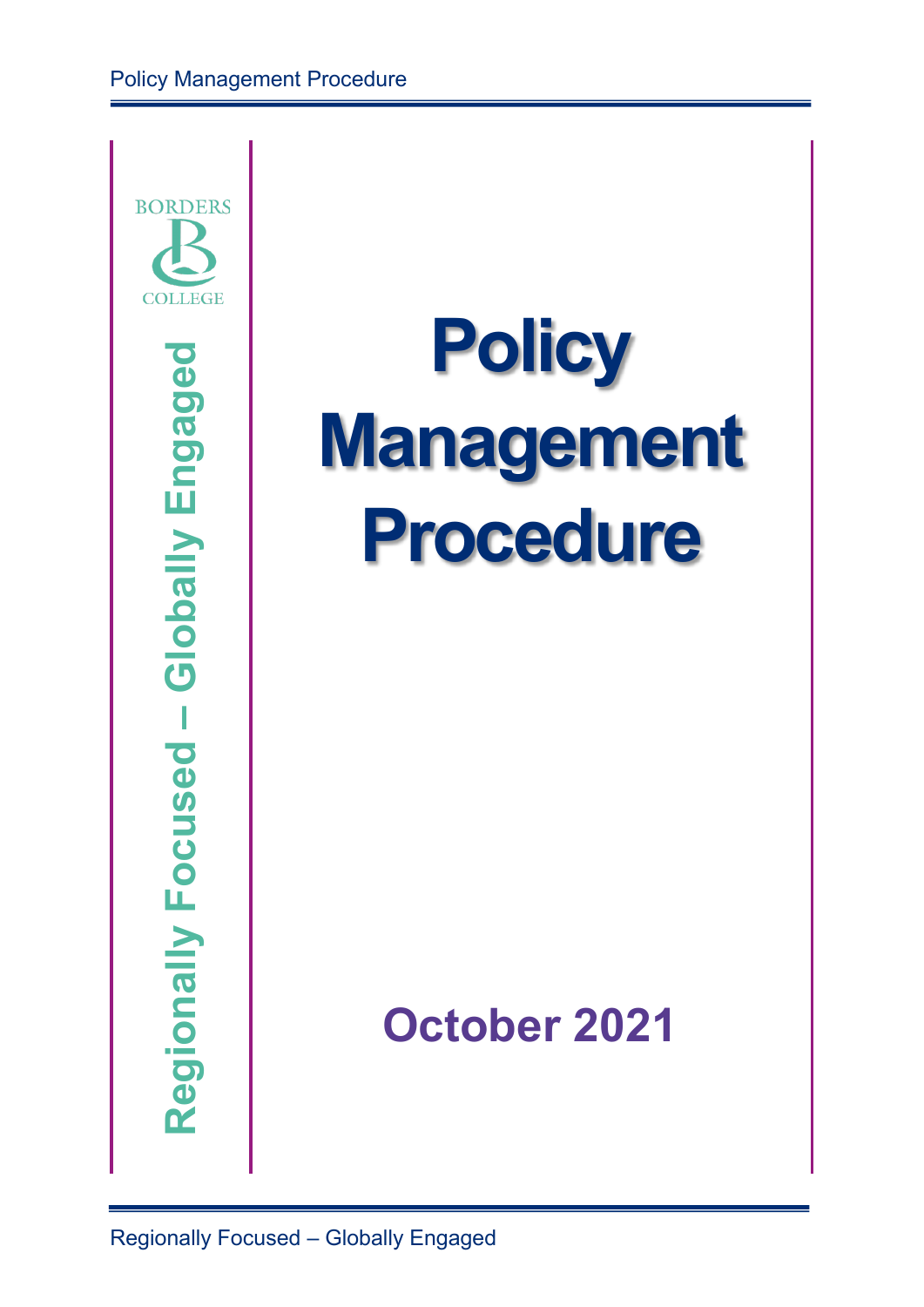# **History of Changes**

| <b>Version</b> | <b>Description of Change</b>                                                                                                                                                                                                                                                                                                                                                                      | <b>Authored by</b> | <b>Date</b> |
|----------------|---------------------------------------------------------------------------------------------------------------------------------------------------------------------------------------------------------------------------------------------------------------------------------------------------------------------------------------------------------------------------------------------------|--------------------|-------------|
| 1.1            | Update to the list of protected<br>characteristics. Introduction of a<br>version control log for all<br>documents covered by this policy.                                                                                                                                                                                                                                                         | <b>D</b> Killean   | 27.11.13    |
| 1.2            | General updating of names for<br>boards and committees. Inclusion<br>of a statement that the policy<br>should be reviewed and approved<br>together with any associated<br>procedures. Updating and<br>extension of the range of<br>characteristics included with<br>equality impact assessment.<br>Inclusion of scrutiny of impact<br>assessment by the Equality &<br><b>Diversity Committee.</b> | <b>D</b> Killean   | 17.05.16    |
| 1.3            | Introduction of the role of the<br><b>College Management Team in</b><br>scrutinising policies and<br>procedures and extending the duty<br>of College Management to ensure<br>staff members familiarise<br>themselves with policy and<br>procedure documents.                                                                                                                                      | <b>D</b> Killean   | 01.03.17    |
| 1.4            | Review of procedure                                                                                                                                                                                                                                                                                                                                                                               | J Gracie           | 22.9.21     |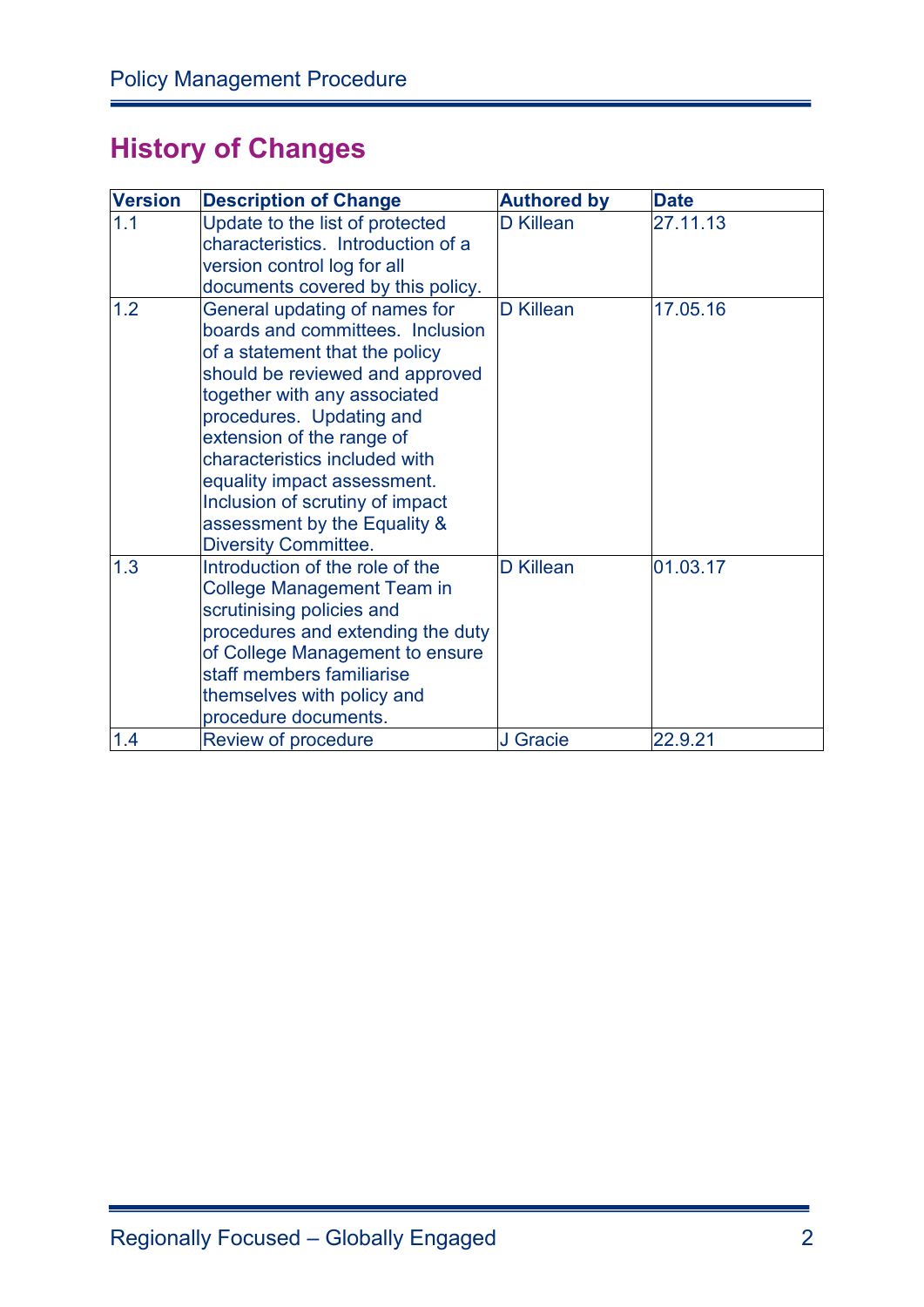# **1. Introduction**

This document sets out the processes to be followed in authoring, amending, reviewing and publishing College policies and college-wide procedures. In the text of this document policy is taken as meaning all policies, procedures and guides that impact on the wider functioning of the college. In many cases a policy will have associated procedures and guides. These should be reviewed as a single entity. Where a policy, procedure or guide is specific to a single function or department and does not impact directly on the wider community of users and employees these documents' revisions are a matter for that department or function.

### **1.1 Scope**

The policy management procedure provides instruction on the review of policies that relate to the wider functioning of the organisation. It provides details on how a policy is developed, structured, reviewed and equality impact assessed. It is essential in ensuring that policies are up to date and comply with relevant legislation.

# **2. Procedure**

### **2.1 Policy Authoring**

Any member of staff with functional responsibility, or designated by a recognised College committee, may author a policy.

Before a new policy is written, the need for it must have been formally agreed at the Senior Leadership Team (SLT) meeting. SLT will agree with the Board Secretary whether the new policy will require Board approval. See Flow Chart on Appendix 1.

The author must ensure that their policies go through a consultation process with the appropriate staff groups, e.g.,, Equality and Diversity Committee, Joint Consultative Committee Policy (JCCP) etc.

All policies (new or existing) must be Equality Impact Assessed when being created or reviewed. This process must happen before consultation and seeking approval through SLT/Board as appropriate.

### **2.2 Policy Review**

It shall be the responsibility of the author of a policy to conduct a review of the policy when it falls due, according to the date shown. Authors will be informed by the Quality Assurance Co-ordinator that a review is due, and a date has been set for resubmission to the SLT & JCCP.

New and existing policies that are being reviewed must be Equality Impact Assessed before consultation at JCCP and approval is sought at the SLT/Board.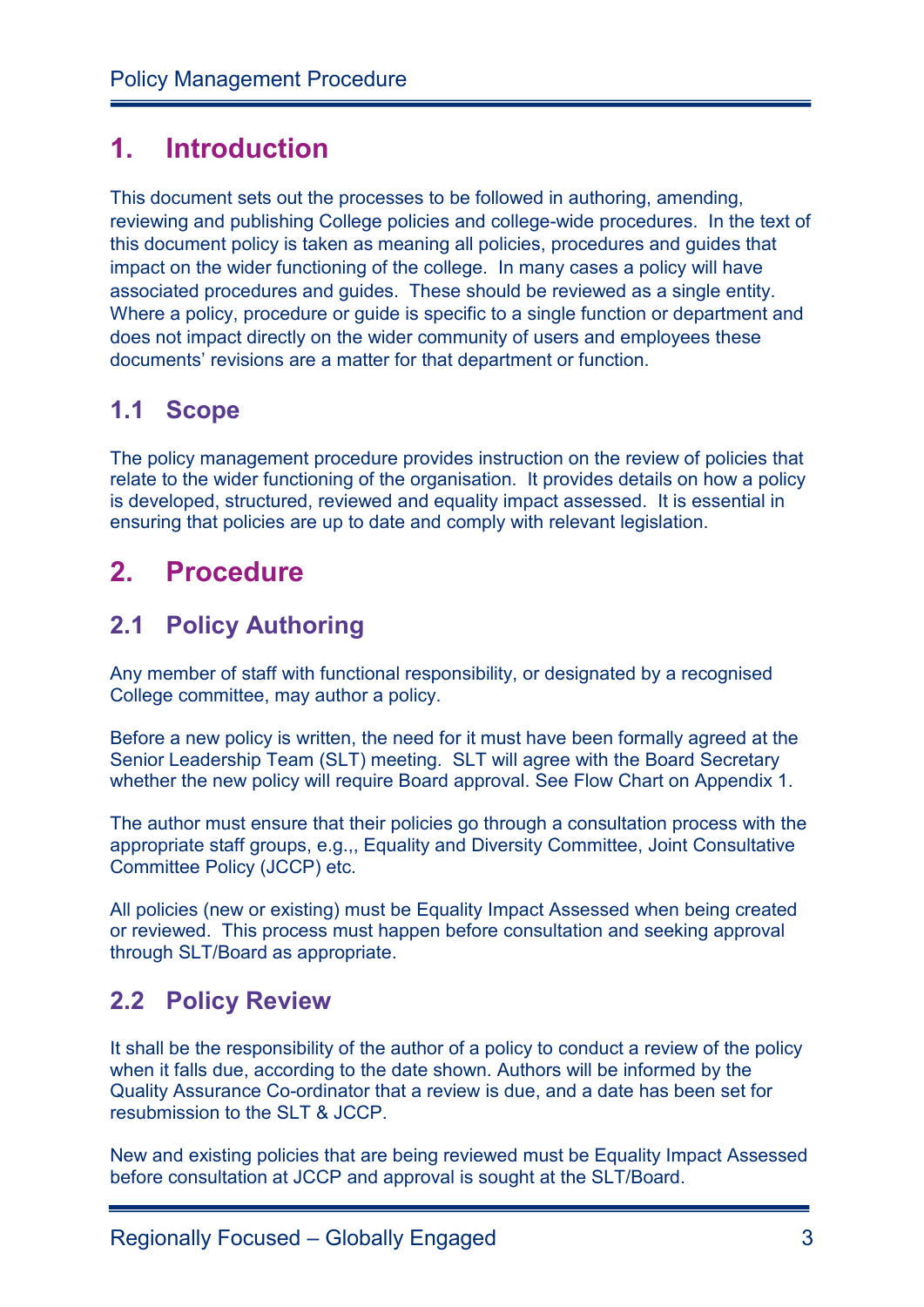The review must consider any changes in legislation and necessary changes in practice.

Authors must contact the publications team, for an original Word file for policies that require to be reviewed. Authors should use the track changes tool in Word when reviewing the policy. This will allow the Committee members to easily follow the changes that have been made to the content of an existing policy. Changes to an existing policy will be noted in the version control log on the inside front page of the document.

If a policy is required to be updated prior to the due date, the Quality Assurance Coordinator must be notified so that it can be arranged for the policy to go before the next available JCCP.

For the JCCP the draft policy should be submitted to the Quality Assurance Coordinator 10 days in advance of the next JCCP meeting. Where the policy requires Regional Board approval the Quality Assurance Co-ordinator sends a copy to the Board Secretary. Once the policy has been through all the necessary stages the author liaises with the publications team to ensure the updated copy is published on the website.

Where any significant changes are made to the policy at the different stages of the approval process the participants in the previous stages of the process are informed. Authors should report these changes so that further consultation can occur with staff representatives and managers as appropriate.

Where the review of the policy leads to no change to the policy content but required minor updating of the documentation (for example, changes to job titles) these should be noted to the Quality Assurance Co-ordinator. The Chair of the JCCP in consultation with the Quality Assurance Co-ordinator will note this minor updating and approve the changes without the need for approval of the full JCCP.

Please see Appendix 1 for the Process for Policies Flow Chart.

### **2.3 Structure and Style**

Policies should have the following template and structure:

Standard front cover setting out the policy name and date of publication.

Inside front cover providing a version control table setting out the changes made to the previous version and the name of the person making those changes with the date of change. The numbering convention is:

- Where a major rewrite of the policy occurs then the policy number changes e.g., from 1.0 to 2.0 (i.e. in effect it is a new policy)
- Where there are minor changes and updating it is revisions to the existing policy. The numbering change is therefore, for example 1.0 to 1.1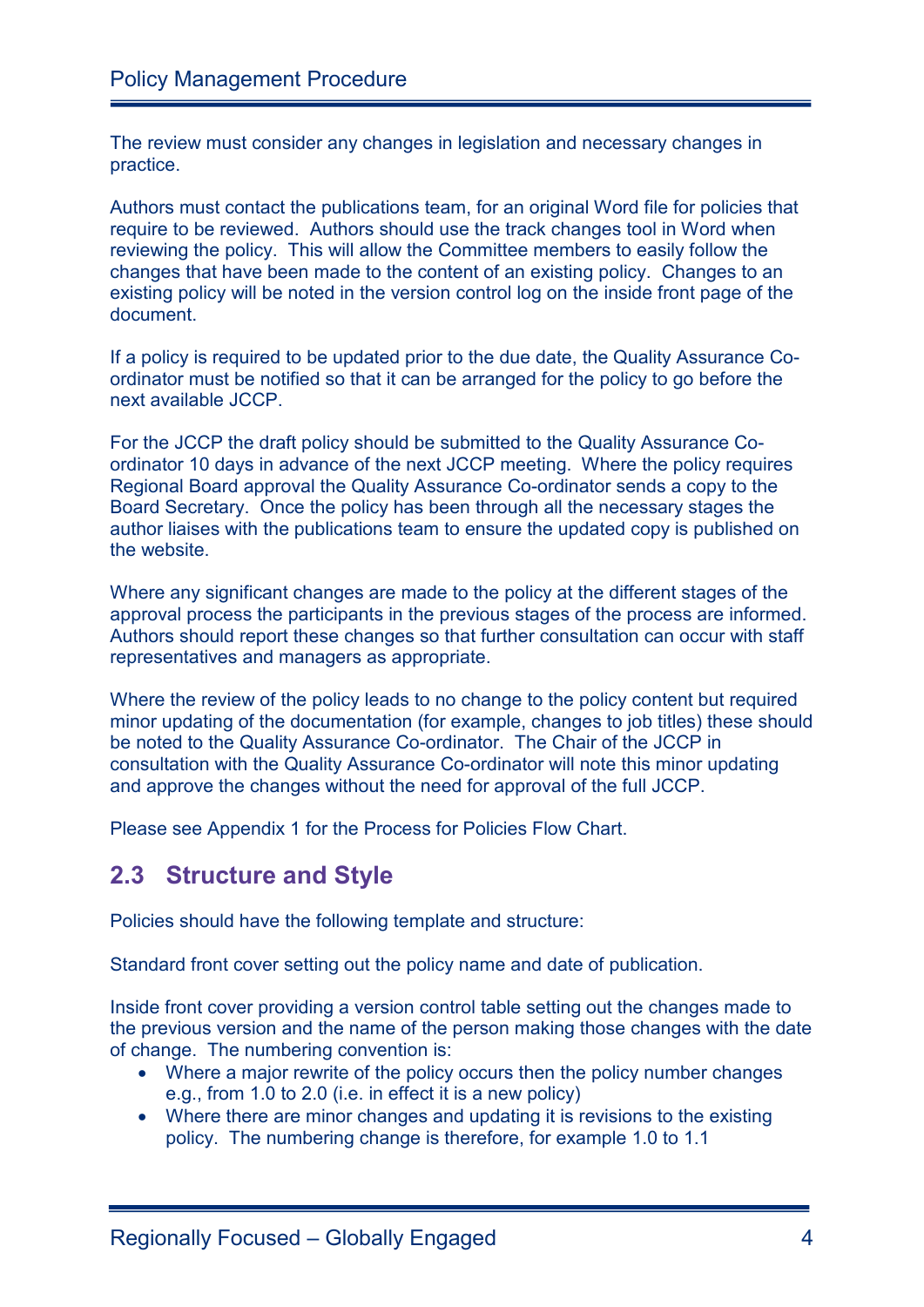#### **1. Introduction**

This should consist of one or two brief paragraphs, setting out what the policy is intended to do, and giving a little background, if necessary.

#### **2. Scope**

This should give a little more detail on the application of the policy: who or what it applies to, and in what circumstances.

#### **3. Key Principles**

This section should be the substance of the policy, setting out the College's attitude or approach to dealing with the subject(s) of the policy. It may include some more detailed guidance but should stop short of becoming a procedural document.

#### **4. Responsibilities**

This should detail who is responsible for approving, implementing, enforcing, and complying with the policy.

#### **5. Related Documents**

This should be a list of associated external legislation or guidance and internal linked policies, procedures, or guides.

#### **6. Review**

This should simply set out the frequency of review of the policy.

#### **7. Equality Impact Assessment**

This should provide the details of the impact assessment undertaken and its outcome.

#### **8. Associated Procedures (if applicable)**

Associated procedures should be appended to the policy and include in any review for updating and revision.

All College policy documents should normally be concise and conform to the Clear Print Guide.

Each policy shall include the following detail on the final page:

Status: Showing the approval status of the policy.

Policy dated: Showing the date of issue of the policy.

Author: Showing only the job title of the author.

Review Date:Showing the date at which the policy is due for review.

Equality Impact Assessed: Showing the date of impact assessment.

The College's Marketing and Publications will ensure that all policies are produced using the most up to date template.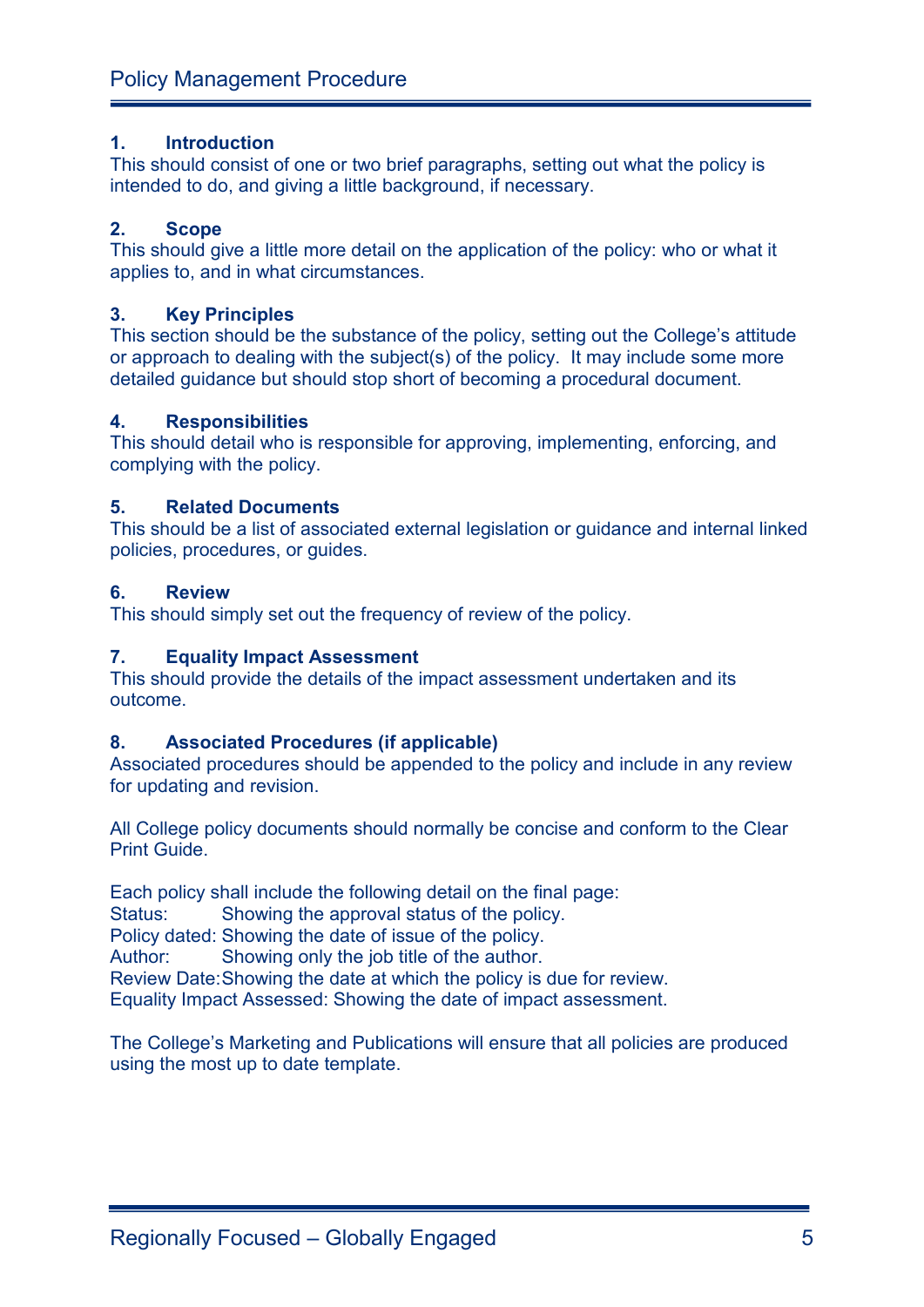### **3. Equality Impact Assessment (EQIA)**

This is a systematic way of assessing a proposed or existing strategy, policy or procedure which is of relevance to the promotion of equality.

Policy authors have the responsibility to ensure that their policy does not adversely discriminate against any group or individual whether by way of:

- age
- disability
- criminal convictions
- employment
- gender reassignment
- health
- looked after child or care leaver
- marriage and civil partnership
- poverty and deprivation
- pregnancy or maternity
- race
- religion or belief
- sex including non-binary and intersex
- sexual orientation
- trade union membership

and does not contravene relevant legislation.

All new policies and policies under review will be assessed for their relevance to equality.

### **4. Approval**

All policies go to the JCCP for consultation and approval via the Quality Assurance Co-Ordinator.

Some policies are also required to go to the Regional Board (or appropriate subgroup) for final approval. The Quality Assurance Co-Ordinator will inform authors which of their policies are required to go to the Regional Board (or subgroup) when issuing the policy review list.

The approved status will be shown in the published version of the policy.

### **5. Publication**

When a policy is approved/accepted at the JCCP and Regional Board (where required) the author will forward the approved policy to the publications team. This will then be formatted into the standard style and produced as a proof for the author to check for accuracy.

Policies shall be published as follows: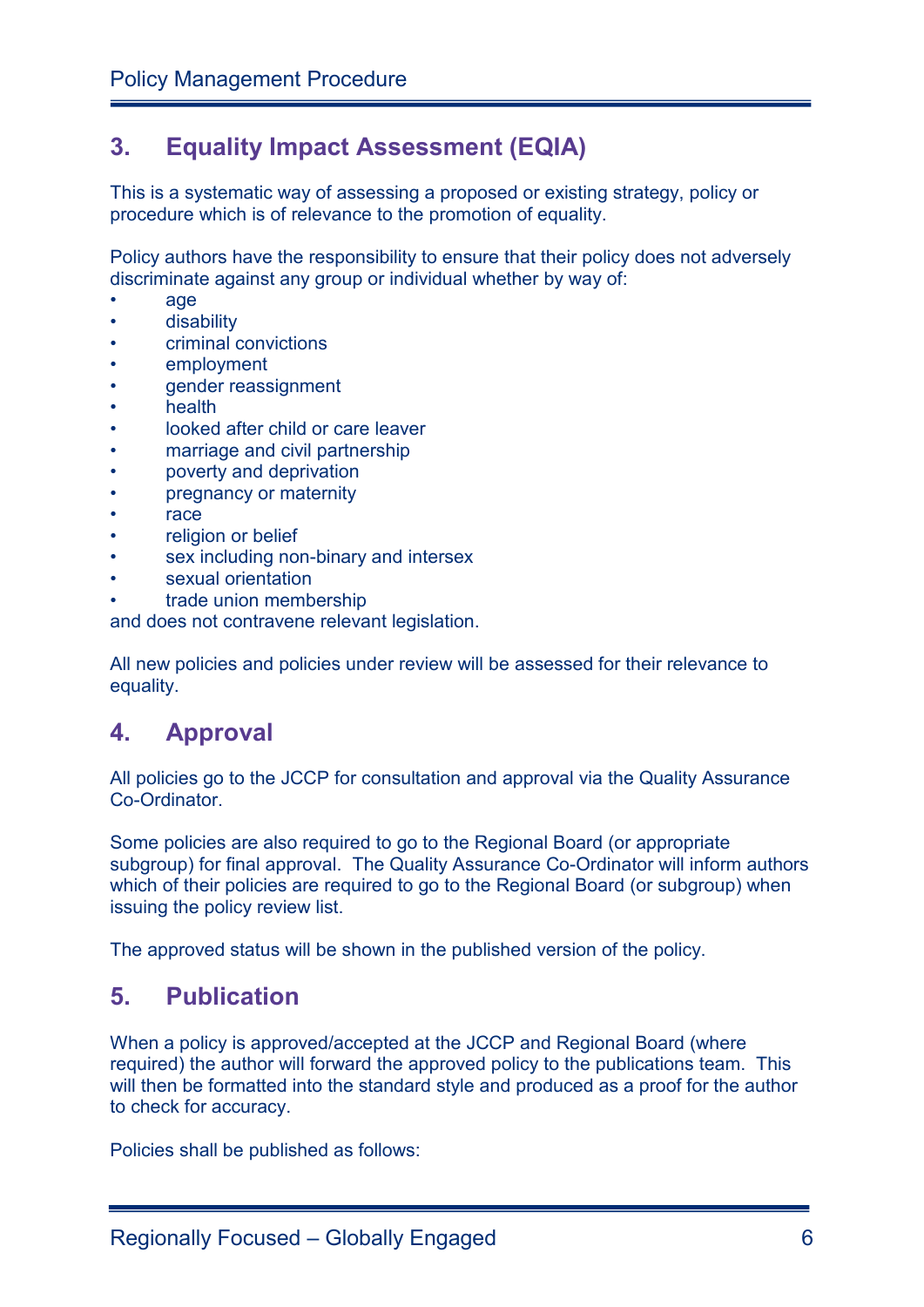• All policies shall be published on the College website with open access to staff, students, and the general public.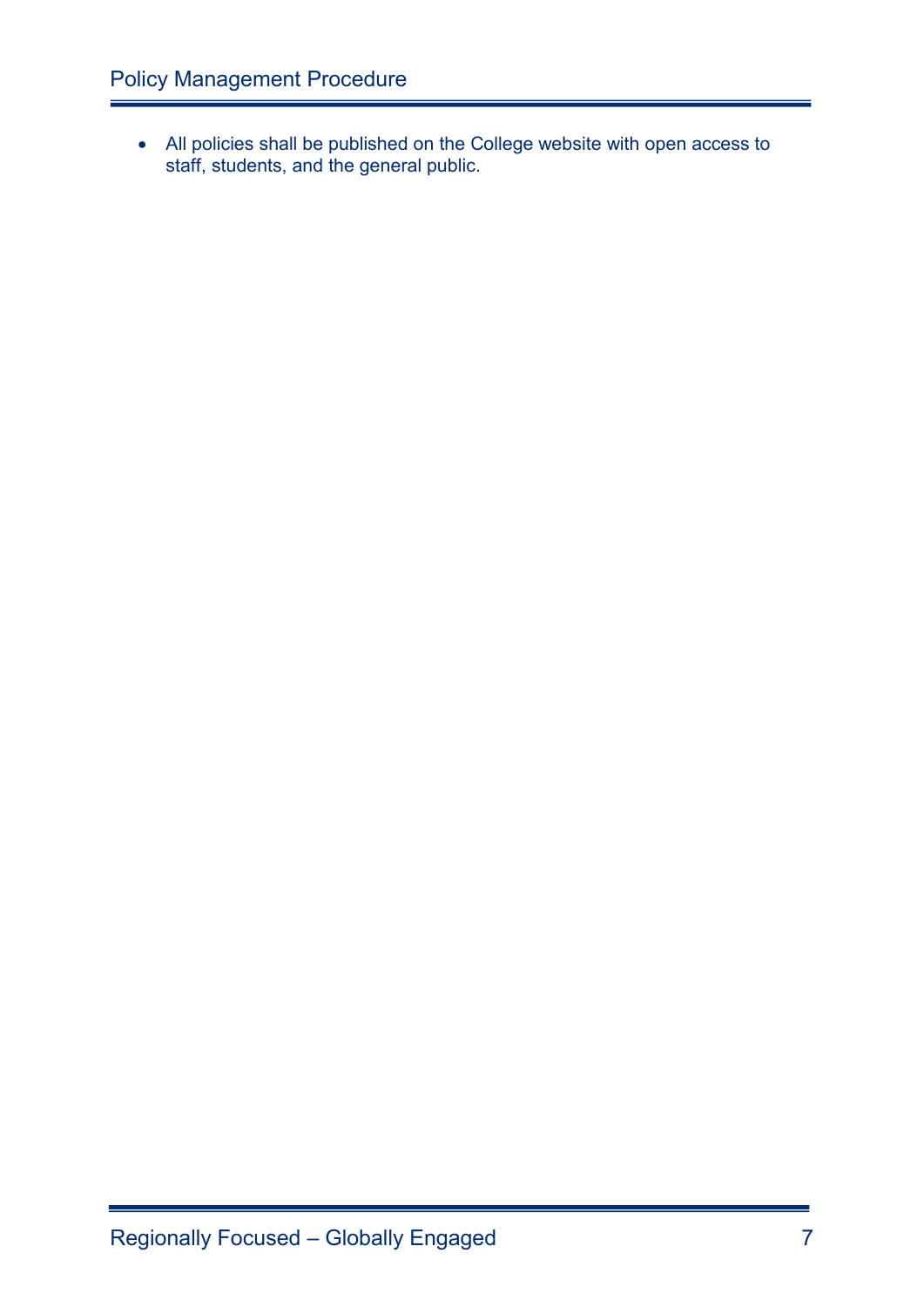# **Equality Impact Assessment**

#### **(Rapid impact assessment tool)**

**What Impacts may there be from this proposal on any group's ability to use the College services?**

**Policy:**

| <b>Positive Impacts (Groups affected)</b>        | <b>Negative Impacts</b><br>(Groups affected) |  |  |
|--------------------------------------------------|----------------------------------------------|--|--|
|                                                  |                                              |  |  |
|                                                  |                                              |  |  |
|                                                  |                                              |  |  |
|                                                  |                                              |  |  |
|                                                  |                                              |  |  |
|                                                  |                                              |  |  |
|                                                  |                                              |  |  |
| Actions taken to alleviate any negative Impacts: |                                              |  |  |
| <b>Recommendations:</b>                          |                                              |  |  |

**From the outcome of the rapid equality impact assessment, have negative impacts been identified for any protected characteristic or any other potentially disadvantaged group?** 

**Has a full Equality Impact Assessment been recommended?** 

- Yes  $\Box$  $\Box$
- No

**Reason for recommendation:**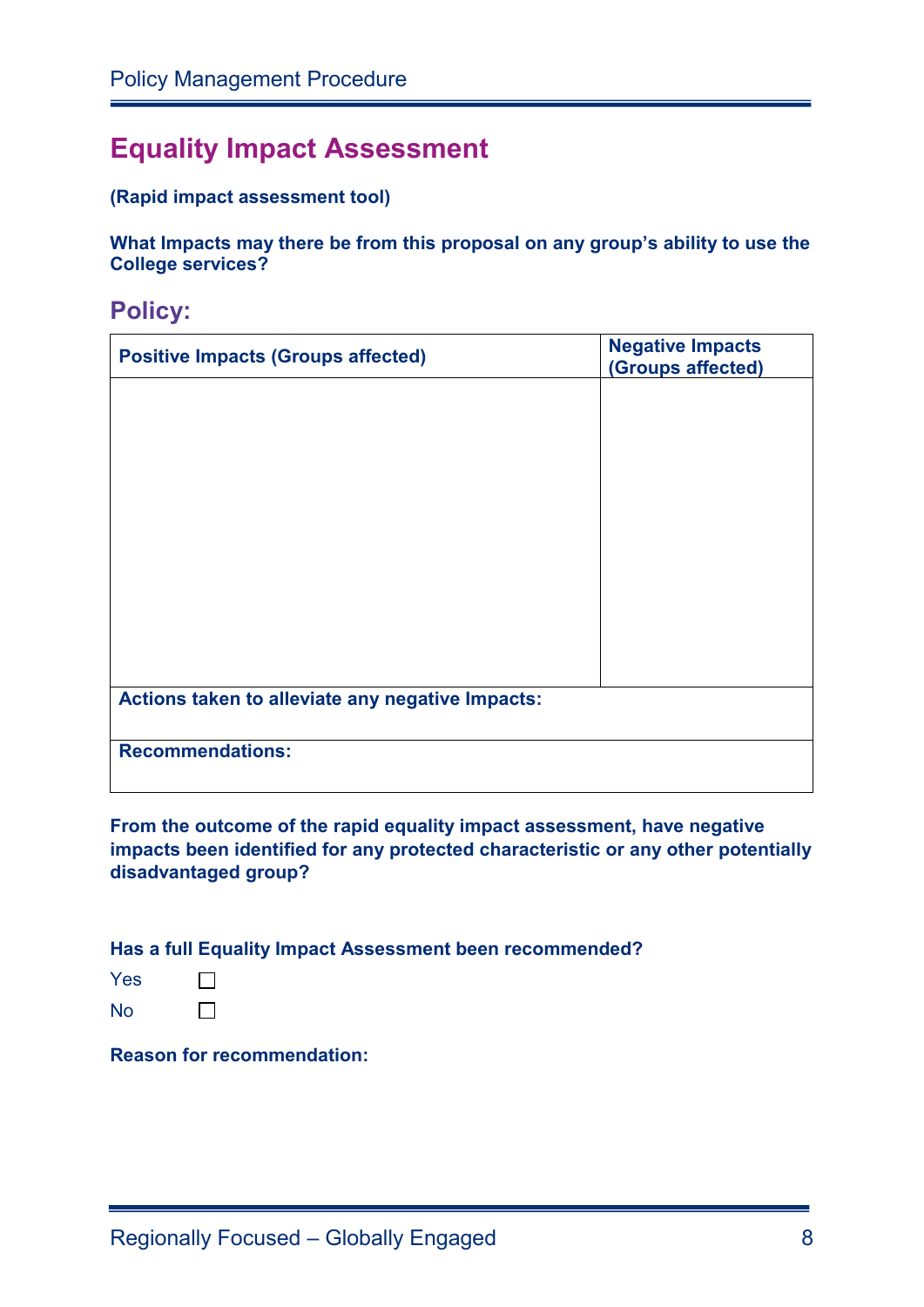# **Equality Impact Assessment**

#### **(Rapid impact assessment tool)**

**What Impacts may there be from this proposal on any group's ability to use the College services?** 

### **Policy: Policy Management Procedure**

| <b>Positive Impacts (Groups affected)</b>                                                                                                                                                                                                                                                                                                                                                                                                                                                                  | <b>Negative Impacts</b><br>(Groups affected) |  |  |  |
|------------------------------------------------------------------------------------------------------------------------------------------------------------------------------------------------------------------------------------------------------------------------------------------------------------------------------------------------------------------------------------------------------------------------------------------------------------------------------------------------------------|----------------------------------------------|--|--|--|
| The policy management procedure sets out the process<br>for equality impact assessing policies, procedures, and<br>guides. It should be read in conjunction with the Equality<br>Diversity & Inclusion Policy. It put in place a range of<br>checks that ensure that all policies etc are properly<br>scrutinised to reduce to likelihood of a policy etc having a<br>negative impact on any group. The range of<br>characteristics impacted assessed goes beyond the<br>requirements of the Equality Act. |                                              |  |  |  |
| Actions taken to alleviate any negative Impacts:                                                                                                                                                                                                                                                                                                                                                                                                                                                           |                                              |  |  |  |
| <b>Recommendations:</b>                                                                                                                                                                                                                                                                                                                                                                                                                                                                                    |                                              |  |  |  |

#### **From the outcome of the rapid equality impact assessment, have negative impacts been identified for any protected characteristic or any other potentially disadvantaged group?**

#### **Has a full Equality Impact Assessment been recommended?**

No x

#### **Reason for recommendation:**

The Policy Management Procedure has been designed to facilitate equality impact assessment ensure the College is an inclusive institution and meets the requirements of the Equality Act, the general duty and the Scottish specific duties.